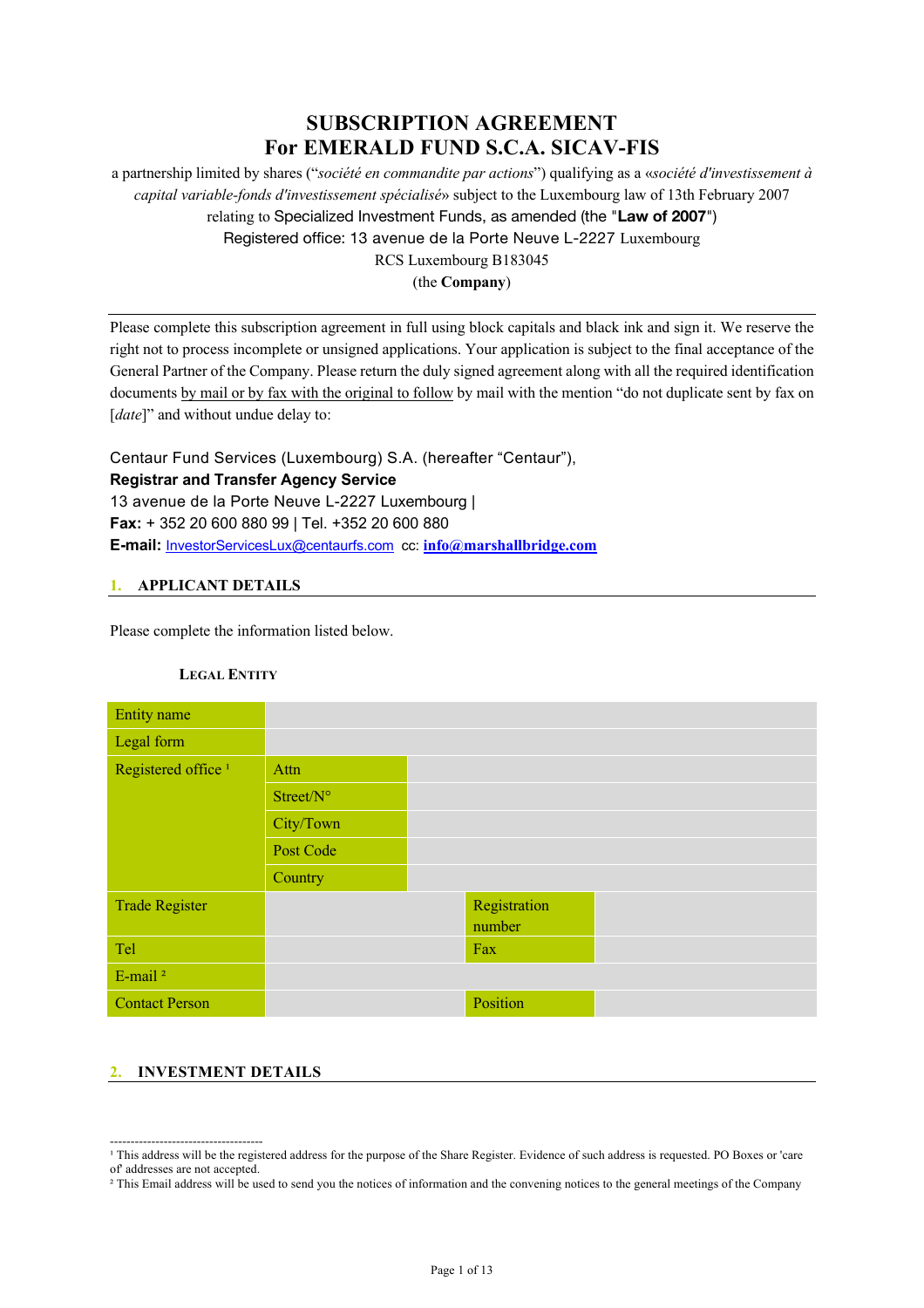$\Box$  LU1265972312 - Marshall Bridging Fund – Class A  $\Box$  LU1265972403 - Marshall Bridging Fund – Class B  $\Box$  LU1265972585 - Marshall Bridging Fund – Class C  $\Box$  LU1265972668 - Marshall Bridging Fund – Class D  $\Box$  LU1265972742 - Marshall Bridging Fund – Class E  $\Box$  LU1265972825 - Marshall Bridging Fund – Class F  $\Box$  LU1921956675 - Marshall Bridging Fund – Class G  $\Box$  LU1989874760 - Marshall Bridging Fund – Class H  $\Box$  LU1989875064 - Marshall Bridging Fund – Class I

SUBSCRIPTION OF CLASS SHARES

We the undersigned to this subscription agreement hereby irrevocably subscribe on the terms set out in this subscription agreement (the "Subscription Agreement"), for Class Shares of the Shares of the sub-fund MARSHALL BRIDGING FUND.

We have been provided with the issuing document of the Company (the "Issuing Document"), the articles of incorporation of the Company (the "Articles") and the subscription agreement (the "Subscription Agreement") as submitted to the CSSF (together the "Documents") and we have been able to analyse such Documents. Capitalized terms used herein without definition shall have the meaning given to them in the Issuing Document and in the Articles.

In relation to the above we expressly agree that:

Our total contribution for our cash subscription (the "Contribution") amounts to (GBP/EUR/USD/CHF)

The Contribution amount may include a subscription fee<sup>1</sup> of  $\%$  of the amount of contribution as case may be initially agreed with the General Partner of the Company.

The minimum Contribution per investor is (Please tick the appropriate box)

 $\mathcal{L}=\mathcal{L}=\mathcal{L}=\mathcal{L}=\mathcal{L}=\mathcal{L}=\mathcal{L}=\mathcal{L}=\mathcal{L}=\mathcal{L}=\mathcal{L}=\mathcal{L}=\mathcal{L}=\mathcal{L}=\mathcal{L}=\mathcal{L}=\mathcal{L}=\mathcal{L}=\mathcal{L}=\mathcal{L}=\mathcal{L}=\mathcal{L}=\mathcal{L}=\mathcal{L}=\mathcal{L}=\mathcal{L}=\mathcal{L}=\mathcal{L}=\mathcal{L}=\mathcal{L}=\mathcal{L}=\mathcal{L}=\mathcal{L}=\mathcal{L}=\mathcal{L}=\mathcal{L}=\mathcal{$ 

- $\Box$  GBP 125,000\* or currency equivalent for Class A Shares (LU1265972312)
- $\Box$  EUR 125,000\* or currency equivalent for Class B Shares (LU1265972403)
- $\Box$  USD 125,000\* or currency equivalent for Class C Shares (LU1265972585)
- $\Box$  CHF 500,000 for Class D Shares (LU1265972668)
- $\Box$  EUR 750,000 for Class E Shares (LU1265972742)
- $\Box$  USD 1,000,000 for Class F Shares (LU1265972825)
- $\Box$  EUR 15,000,000 for Class G Shares (LU1921956675)
- $\Box$  USD 125,000 for Class H Shares (LU1989874760)
- □ EUR 125,000 for Class I Shares (LU1989875064)

subject however to the right of the General Partner of the Company (the "General Partner") to reject any subscription from investors for any reason or to accept subscriptions in lesser amounts.

\* subscription for an amount below of EUR 125,000 or equivalent in other currency can be accepted subject to the condition that Article 2 of the law of 2007 shall be respected.

The Class \_\_\_\_\_\_\_\_\_\_\_\_ Shares will be allotted at a price corresponding to the Net Asset Value per Class Shares as of the relevant Valuation Day (the "Subscription Price").

<sup>&</sup>lt;sup>1</sup> The fund or GP will be able to retrocede partially or totally such fee to intermediaries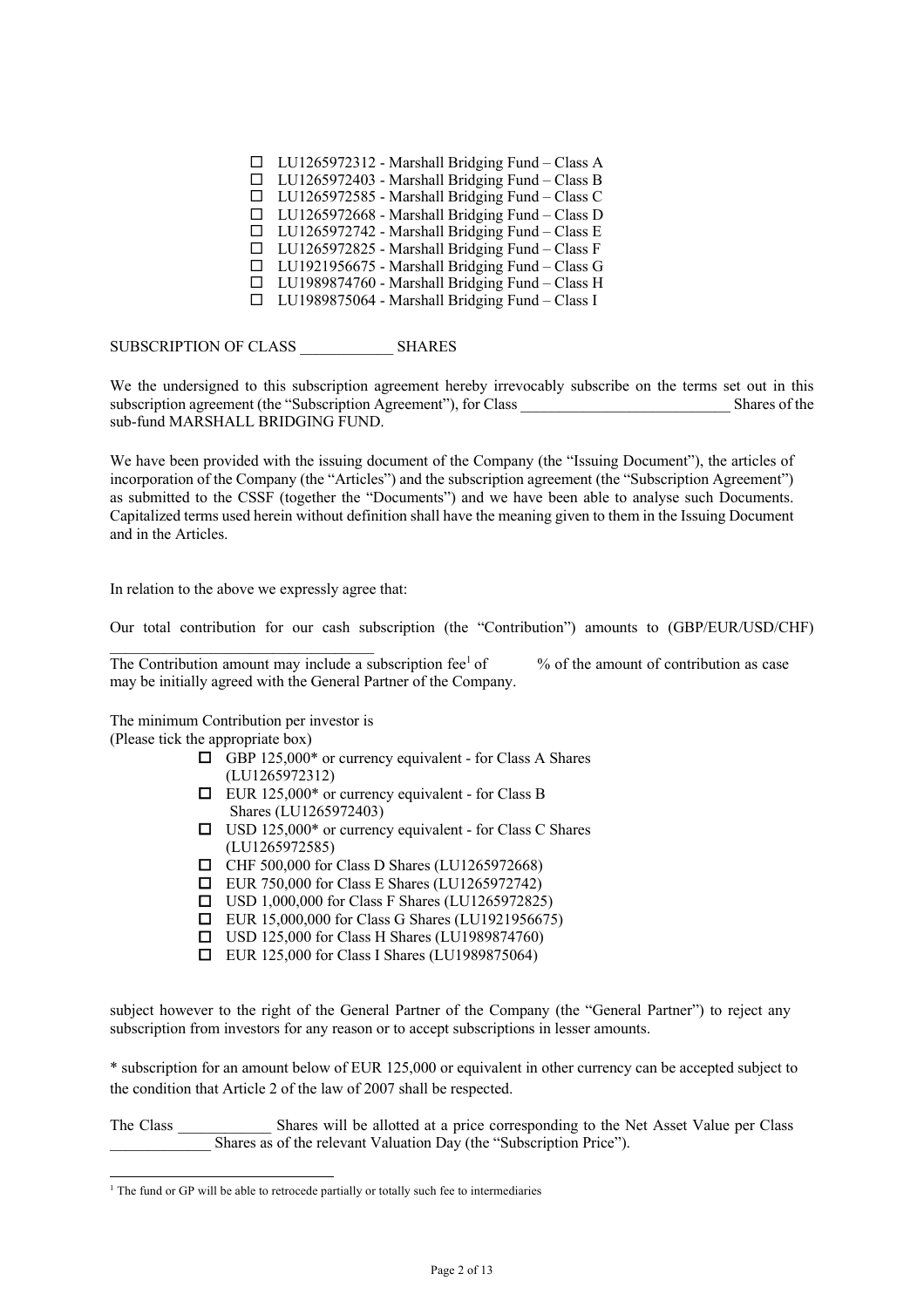The Registrar and Transfer Agent of the Company is Centaur Fund Services ("**Centaur**").

We hereby irrevocably commit to pay an amount equal to a Contribution of (GBP/EUR/USD/CHF) corresponding to  $\Box$  class Shares to be subscribed at the Subscription Price Acceptance by the Company of this Contribution shall be at the sole discretion of the General Partner and, without limiting the foregoing, acceptances of subscriptions need not be on a firstcome, first-served basis, but under an equitable treatment of all shareholders.

This document may only be distributed in or from Switzerland to qualified investors within the meaning of Art. 10 para. 3, 3bis and 3ter CISA. The Representative in Switzerland is ACOLIN Fund Services AG, Affolterndtrasse 56, CH-8050 Zurich, whilst the Paying Agent is Neue Helvetische Bank AG, Seefeldstrasse 215, CH-8008 Zurich. The basic documents of the Company as well as the annual report may be obtained free of charge at the registered office of the Swiss Representative.

#### **PAYMENT INSTRUCTIONS**

Please use the following bank account(s) details to transfer your subscription payment with reference to the Name of Company, Sub-Fund and Class of Shares (if any) invested. Cleared funds should be received before the relevant Subscription Settlement Day (as defined in the Issuing Document). Payment of your investment must be drawn on a bank account opened in your own name. No third-party payments will be accepted. We reserve the right to not accept a payment executed by a credit institution not governed by AML laws equivalent to those of European laws.

Bank details for GBP Payments

| Beneficiary: | Marshall Bridging Fund                   |
|--------------|------------------------------------------|
| Address:     | 26, Place de la Gare, L-2965, Luxembourg |
| SWIFT:       | CELLLULL                                 |
| <b>IBAN:</b> | LU66 0141 5553 0110 3030                 |

Bank details for EUR Payments

| Beneficiary: | Marshall Bridging Fund                   |
|--------------|------------------------------------------|
| Address:     | 26, Place de la Gare, L-2965, Luxembourg |
| SWIFT:       | CELLLULL                                 |
| <b>IBAN</b>  | LU84 0141 3553 0110 0000                 |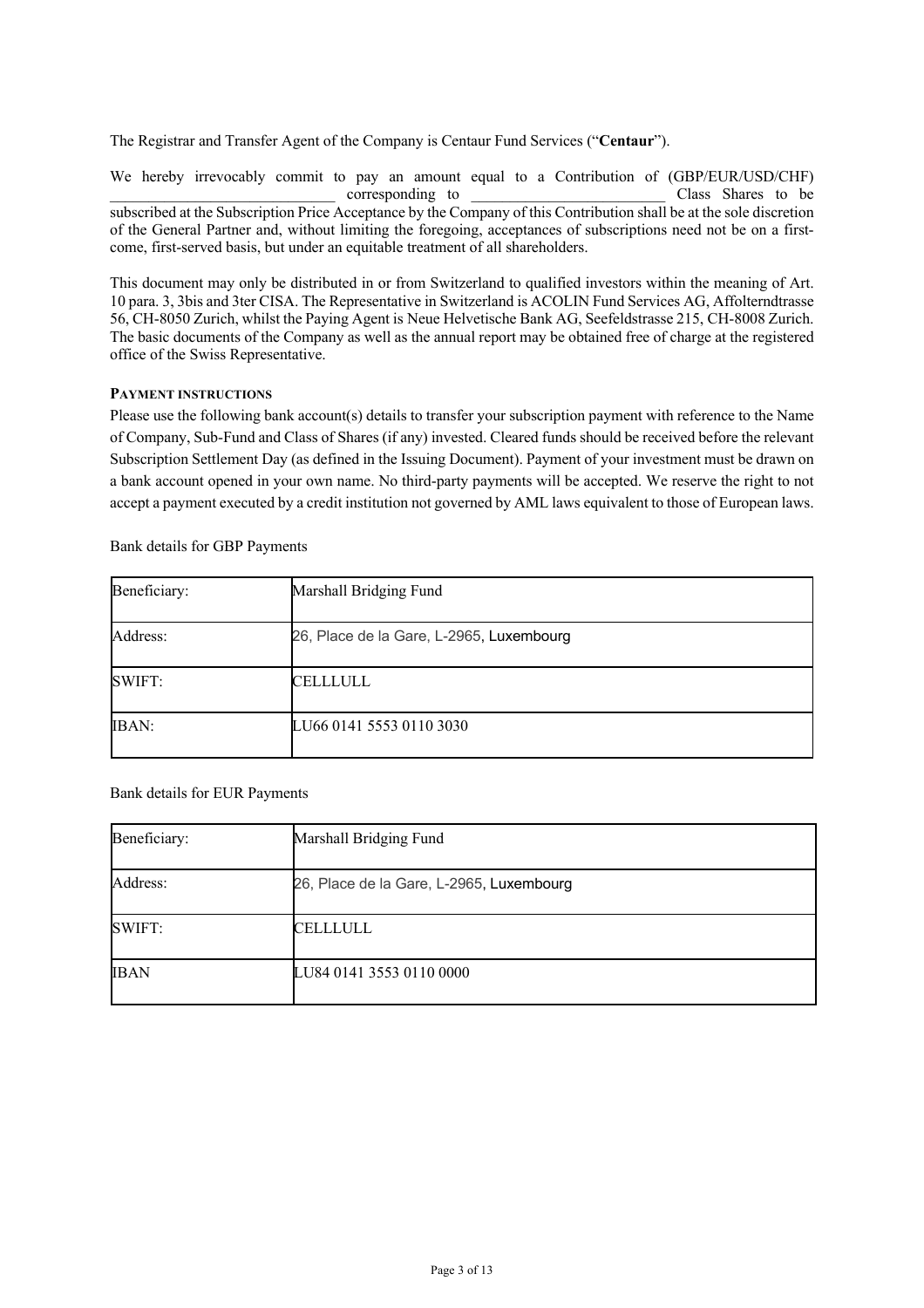Bank details for USD Payments

| Beneficiary: | Marshall Bridging Fund                   |
|--------------|------------------------------------------|
| Address:     | 26, Place de la Gare, L-2965, Luxembourg |
| SWIFT:       | CELLLULL                                 |
| <b>IBAN</b>  | LU79 0141 1553 0110 3010                 |

Bank details for CHF Payments

| Beneficiary: | Marshall Bridging Fund                   |
|--------------|------------------------------------------|
| Address:     | 26, Place de la Gare, L-2965, Luxembourg |
| SWIFT:       | CELLLULL                                 |
| <b>IBAN</b>  | LU53 0141 9553 0110 3050                 |

#### **3. TERMS&CONDITIONS**

#### **1. CORRESPONDENCE**

The Investor hereby authorises the "Transfer Agent" to send by email or fax to the Investor the following documents: convening notices to general meetings, information notices, distribution notices, statements of account and any other documents deemed necessary by the Transfer Agent and the Company, including, without limitation and information in connection with anti-money laundering inquiries and status.

The Investor acknowledges that email or facsimile is not a secure means of communication and recognises and fully accepts the associated risks pertaining to the sending of documents by the Transfer Agent via email or fax including, without limitation, loss of information, errors, misdelivery, mistransmission, delivery delays (including without limitation those resulting from the Transfer Agent's systems, networks, processes or procedures), deletions in error (including without limitation those resulting from the Transfer Agent's systems, networks, processes or procedures), and unwanted access by third parties (including without limitation viruses, falsification, forgery and misuse of data), for which the Transfer Agent shall not be responsible.

The Investor hereby agrees and undertakes that it will be liable for all demands, claims, actions, proceedings, losses, damages or other liabilities and costs and expenses that may arise or which the Transfer Agent may suffer in sending the appropriate document(s) to the addressee as designated by the Transfer Agent. This authorisation shall continue in effect until the Investor informs the Transfer Agent in writing that it wishes to revoke this authorisation.

The Investor hereby authorises the Transfer Agent and/or the Company to send correspondence by electronic mail or fax to any of the email address/es and/or fax numbers provided to the Transfer Agent, and agree that we may send the Investor communications via these means unless and until we receive written notice from you withdrawing consent for the same.

### **2. EXCHANGE RATES AND FEES**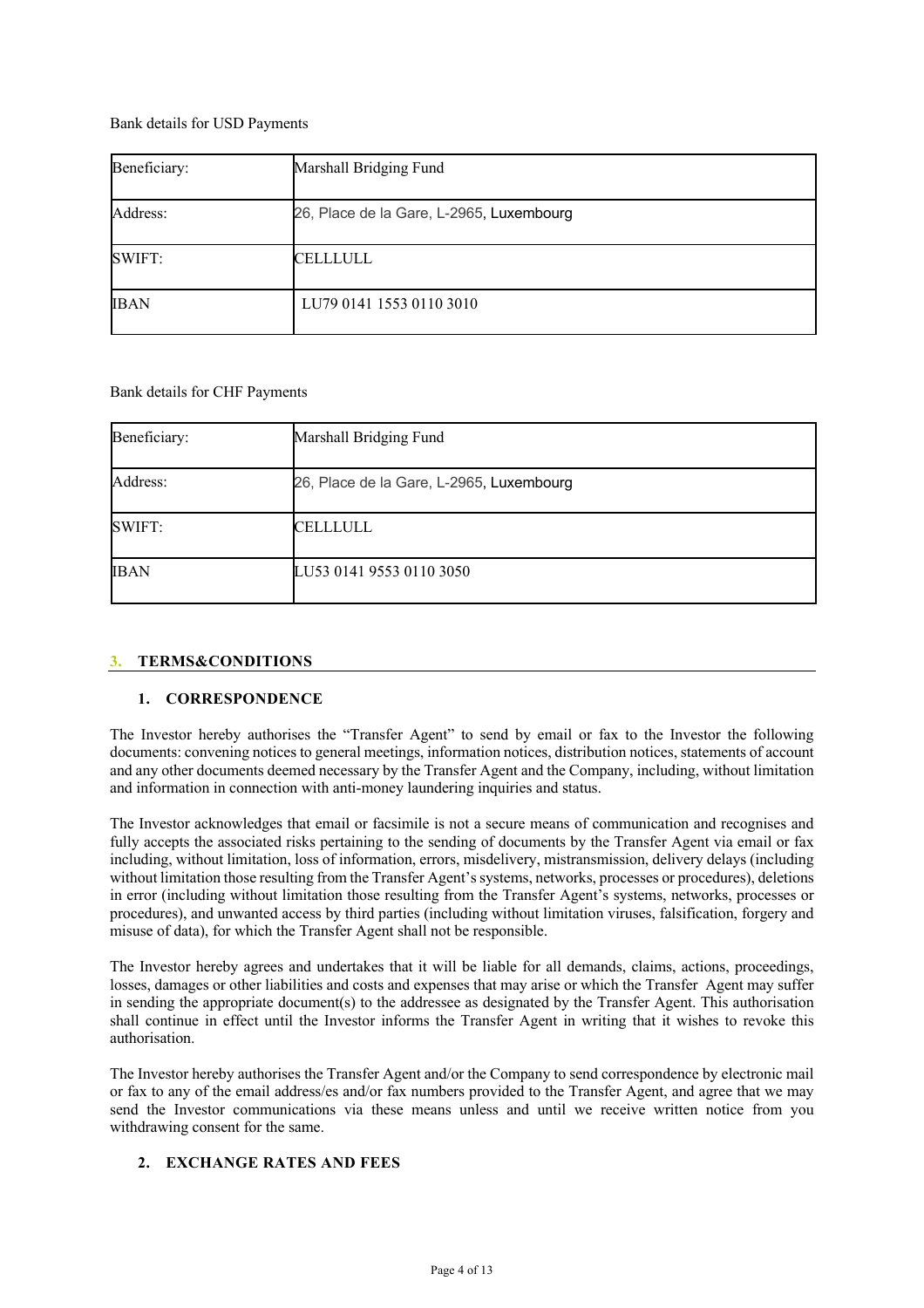The Investor hereby acknowledges that if subscription is made and paid in a currency different from the official denomination of the relevant Sub-Fund and Class, such subscription will be processed at the applicable outstanding exchange rate and any applicable exchange fees and expenses will be charged to the Investor.

### **4. DECLARATIONS**

| Accuracy of<br>information                                                       | I certify that all the information provided in this document and in the declaration of<br>beneficial owner is accurate and complete and undertake to immediately notify<br>Centaur if any of the information provided in this document changes (in particular if<br>you have stated that you are an institutional investor and do not qualify as such<br>anymore, change of name, contact, status, structure, ultimate economic<br>beneficiaries) and submit a new form within 30 days.                                                                                                                           |
|----------------------------------------------------------------------------------|-------------------------------------------------------------------------------------------------------------------------------------------------------------------------------------------------------------------------------------------------------------------------------------------------------------------------------------------------------------------------------------------------------------------------------------------------------------------------------------------------------------------------------------------------------------------------------------------------------------------|
| Subscription<br>Agreement, Issuing<br>Document and<br>Articles of<br>Association | □ I declare that I have read, agreed and understood the contents of this subscription<br>form and that I have had the opportunity prior to completing this form to request and<br>read the Issuing Document and Articles of Association of the Company. I understand<br>that the subscription for Shares is made subject to the terms of such documents and the<br>terms and conditions of this form (including the application notes).                                                                                                                                                                           |
| <b>Beneficial Owner</b>                                                          | I hereby confirm that the investment is made on the applicant's own behalf;<br>$\Box$ I hereby confirm that the investment is made in my name but on behalf of my clients<br>and that I have identified and verified the identity of underlying clients and their<br>ultimate economic beneficiaries as well as the origin of the money invested. None of<br>such clients and ultimate economic beneficiaries is named on list of prohibited country,<br>territories, entities and individuals maintained by the OFAC, the EU, United Nations<br>and HM Treasury Sanctions or my financial supervisory authority. |
|                                                                                  | I am the ultimate economic beneficiary of the Shares invested; $or$<br>I am not the ultimate economic beneficiary and I have provided the additional<br>declaration to identify the ultimate economic beneficiaries                                                                                                                                                                                                                                                                                                                                                                                               |
| Capacity                                                                         | I declare that I have full legal capacity to subscribe in, hold and/or deal with the<br>Shares.                                                                                                                                                                                                                                                                                                                                                                                                                                                                                                                   |
| <b>U.S. Distribution</b>                                                         | I acknowledge that the Company is not registered under the U.S. Securities Act of<br>1933 or other laws governing the U.S. Securities industry.                                                                                                                                                                                                                                                                                                                                                                                                                                                                   |
| <b>Transfer Restrictions</b>                                                     | I agree that the Shares cannot be sold or transferred to or for the account of any US<br>Person or in the USA or in or for the account of any person in any other jurisdiction<br>that would be restricted or prohibited to acquire Shares.                                                                                                                                                                                                                                                                                                                                                                       |
| Origin of funds                                                                  | I confirm that the monies invested do not originate directly or indirectly from illegal<br>or criminal activities and more generally do not contravene to applicable anti-money<br>laundering laws and regulations.                                                                                                                                                                                                                                                                                                                                                                                               |
| other<br>Fax<br>or<br>electronic<br>transmission                                 | $\Box$ I agree that the Company and its agents (including Centaur) is authorized to accept<br>and execute any future instructions received by fax and/or electronic instruction<br>without subsequent written confirmation and until written notice of the contrary, the<br>applicant assuming all risks, e.g. those arising from an error in communication or<br>comprehension as well as those arising from fraud and release the Company from any<br>liability in that respect.                                                                                                                                |
| <b>TAX Compliance</b>                                                            | I /We confirm that I/we did declare all revenues to the competent tax authorities<br>and that the source of funds is not related to tax evasion in any other jurisdiction.                                                                                                                                                                                                                                                                                                                                                                                                                                        |
| Beneficial ownership<br>register                                                 | I /We confirm that I/we comply with any requirements to maintain a beneficial<br>ownership register and that I/We have registered such beneficial ownership details on<br>the relevant central owner register, as may be required.                                                                                                                                                                                                                                                                                                                                                                                |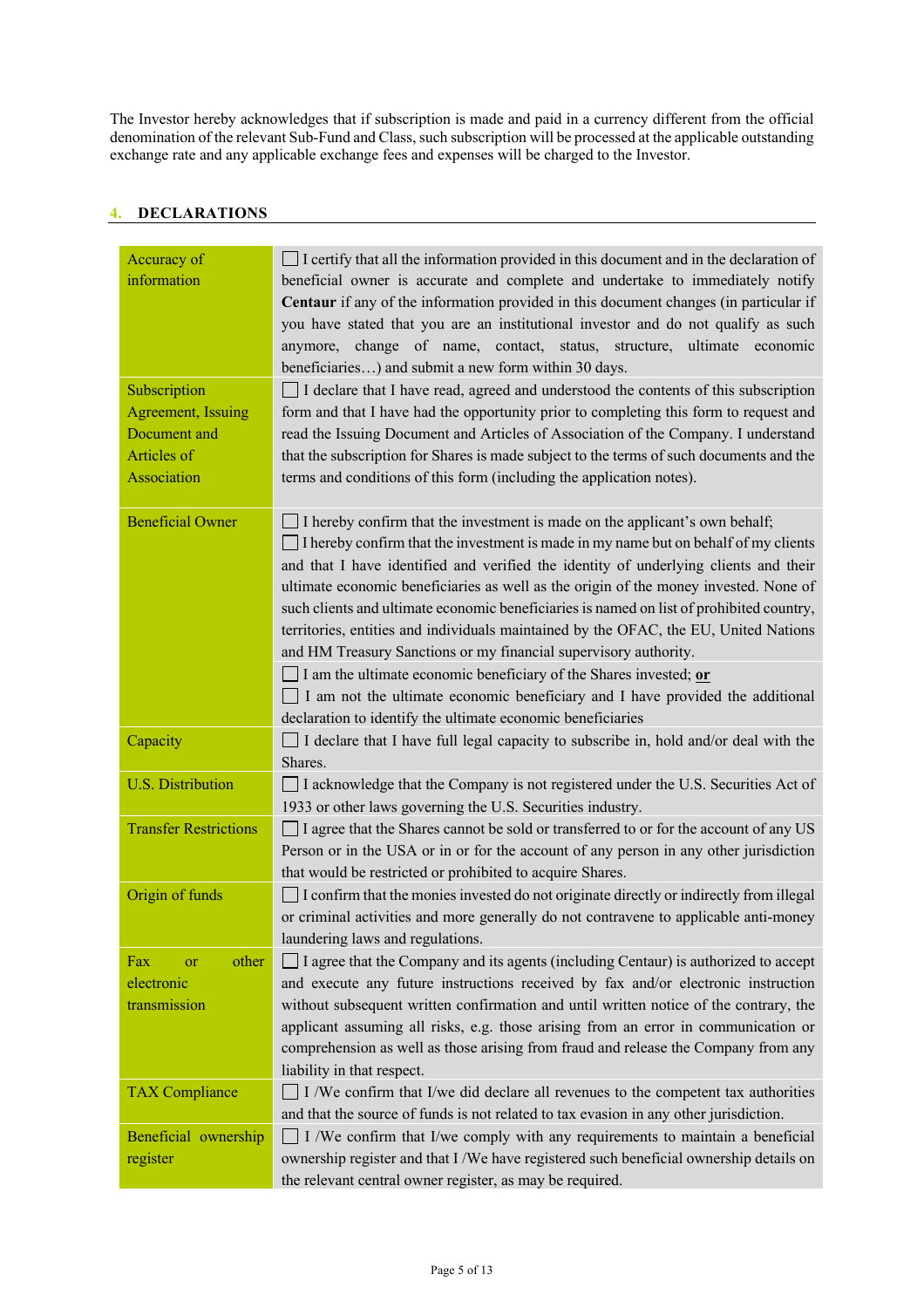### **5. REPRESENTATION AND WARRANTIES**

- 1. We also acknowledge and agree that our application will not be accepted and Class Shares will not be issued until all information and documentation has been received by Centaur to its entire satisfaction. We further acknowledge that we should contact Centaur for details regarding the information and documentation required.
- 2. We acknowledge that Centaur may require to be provided with additional documents to check whether we qualify as an eligible investor within the meaning of Article 2 of the Law of 2007. In particular, we acknowledge that, if we qualify as Well-informed Investor within the meaning of Article 2 of the Law of 2007, it shall be required to return the attached Certificate for Well-informed Investors duly completed and executed to Centaur. If no such certificate is returned duly signed, then the Company will refuse the subscription and we will hold harmless the Company in that respect.
- 3. We acknowledge and agree that no transfer, assignment or pledge (hereinafter "transfer") of any Class Shares shall be valid unless made in accordance with the terms and provisions of the Issuing Document and the Articles, including the written consent of the General Partner, which consent shall not be unreasonably withheld. Any attempt at a transfer in violation of this provision shall not be recognized. The Company may enforce the provisions of this paragraph, either directly or through its agents, by refusing to register any proposed transfer not in accordance with this provision.
- 4. We agree that the shares registered in the name of Centaur on our behalf may only be transferred, pledged or assigned to other ordinary shareholders or to new shareholders provided that:
	- (i) new shareholders will be qualified as Institutional Investor, Professional Investor or Wellinformed Investor;
	- (ii) the purchaser, pledgee or assignee thereof shall fully and completely assume in writing prior to the transfer, pledge or assignment all of our outstanding obligations under this commitment agreement.
- 5. We hereby represent and warrant to you as follows:
- a) We have read and are familiar with the Issuing Document, and particularly the "Risk Factors" set forth in such document, and the Articles.
- b) In making our decision to subscribe for shares we are relying on our own investigation of the Company and understand that no representation or warranty (including in respect of written material provided to us) is being made or given by or on behalf of the Company or any other person.
- c) We realize that the Shares are not, and will not be, registered under the US Securities Act of 1933 or the laws of any other country.
- d) We are knowledgeable, sophisticated and experienced in business and financial matters; we fully understand the limitations on transfer described in this Subscription Agreement and provided for by the Articles; we are able to bear the economic risk of our investment in Shares for a long period of time; we are presently able to afford the complete loss of such investment and are under no present or contemplated future need to dispose of any portion of the Shares to satisfy any existing or contemplated undertaking,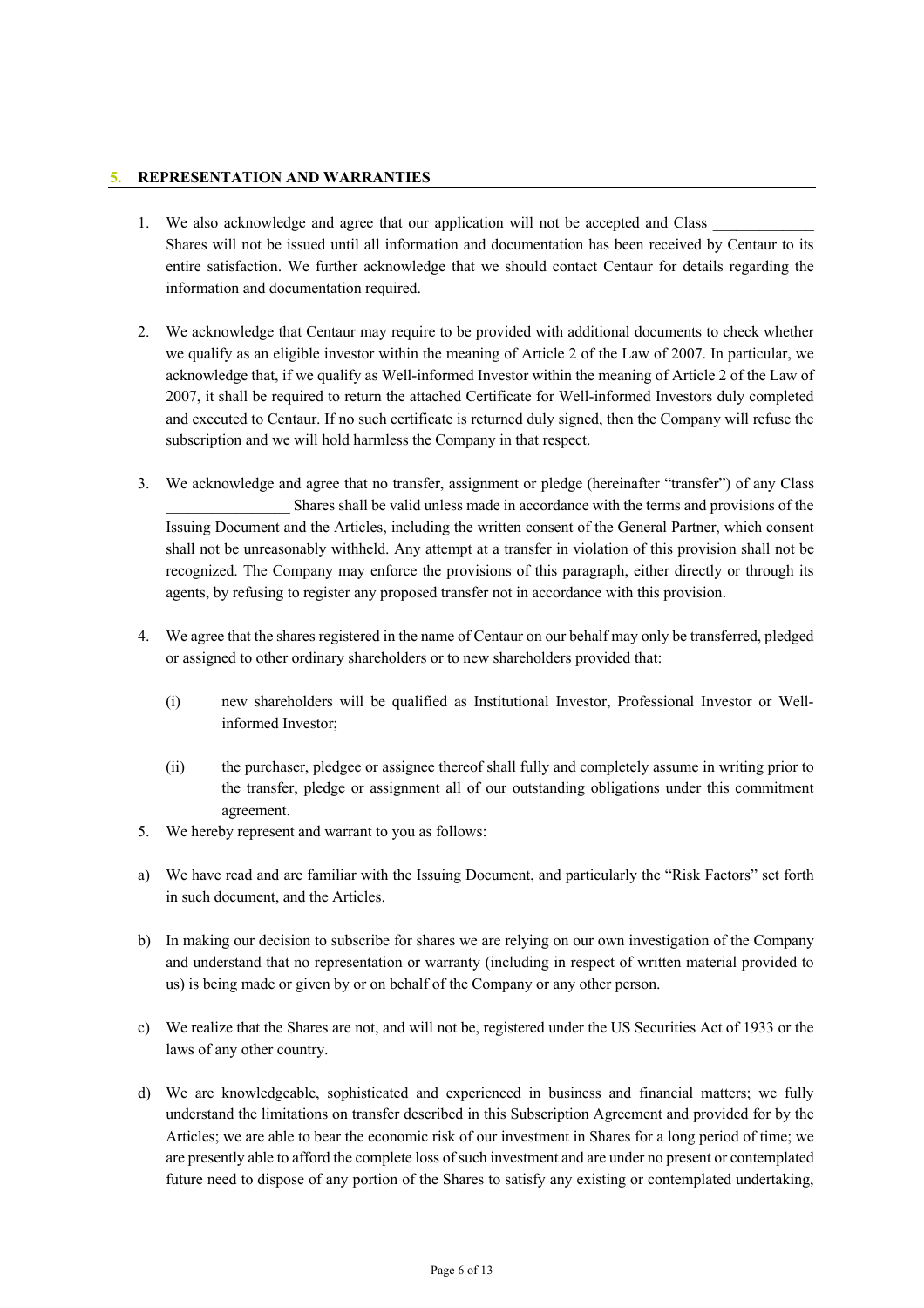need or indebtedness; and we have been afforded access to information about the business, management and prospects of the Company sufficient to enable us to evaluate our investment in the Shares.

- e) We have been afforded the opportunity (a) to ask such questions as we have deemed necessary of, and to receive answers from, representatives of the Company concerning the terms and conditions of the offering of the Shares and the merits and risks of investing in the Shares, and (b) to obtain such additional information as we consider necessary to verify the accuracy and completeness of the information contained in the Issuing Document and to enable us to make a decision to subscribe for Shares.
- f) We hereby represent and warrant that the legal entity we represent qualifies as an Institutional Investor, Professional Investor or Well-informed Investor within the meaning of Article 2 of the Law of 2007 and that the Shares subscribed shall at all times remain held:
	- (i) on our own behalf or
	- (ii) on behalf of another Institutional Investor, Professional Investor or Well-informed Investor within the meaning of the Law of 2007 or
	- (iii) if we qualify as an Institutional Investor but are investing for the benefit of underlying clients, only for the benefit of those bound by the terms of discretionary management agreements which shall prohibit such clients to have a direct claim against the Class Shares subscribed in our name for their benefit.
- 6. We hereby confirm that we will hold harmless and indemnify the Company and/or Centaur (in its capacity as Registrar and Transfer Agent of the Company) in respect of any loss suffered by them as a result of the acquisition, holding and/or transfer of Shares by us in contravention of the above-mentioned representations and warranties.
- 7. We hereby acknowledge that the Company, or the General Partner, or Centaur on its behalf, shall collect and process the data supplied by us in the present Subscription Agreement for the purpose of fulfilling the services required by us in the present Subscription Agreement and complying with its legal obligations. In particular, we hereby acknowledge that Centaur shall, in its capacity as Registrar and Transfer Agent of the Company, collect and process the data supplied by us for the purpose of maintaining the register of shareholders of the Company and processing subscriptions of Shares of the Company and payment of dividends to Shareholders of the Company. We acknowledge that we have a right of access and of rectification of the data relating to us in cases where such data are inaccurate or incomplete. All such information shall not be held for longer than reasonably necessary with regard to the purpose of the data processing or as otherwise required by law.
- 8. If any covenant or other provision of this Subscription Agreement is invalid, illegal or incapable of being enforced, by reason of any rule, law or public policy, all other conditions and provisions of this Subscription Agreement shall, nevertheless, remain in full force and effect.
- 9. Any notice, demand, offer or other instruments required or permitted to be given, made or sent hereunder shall, unless otherwise provided for herein, be in writing, signed by the party giving notice or making the same, and shall be deemed to have been duly given to any party (a) when delivered personally (by courier service or otherwise), (b) when receipt acknowledged, if telecopied or (c) the next Business Day after its timely delivery to a courier, if sent by overnight air courier guaranteeing next day delivery, in each case to us at the address set forth below and to the Company at its registered office.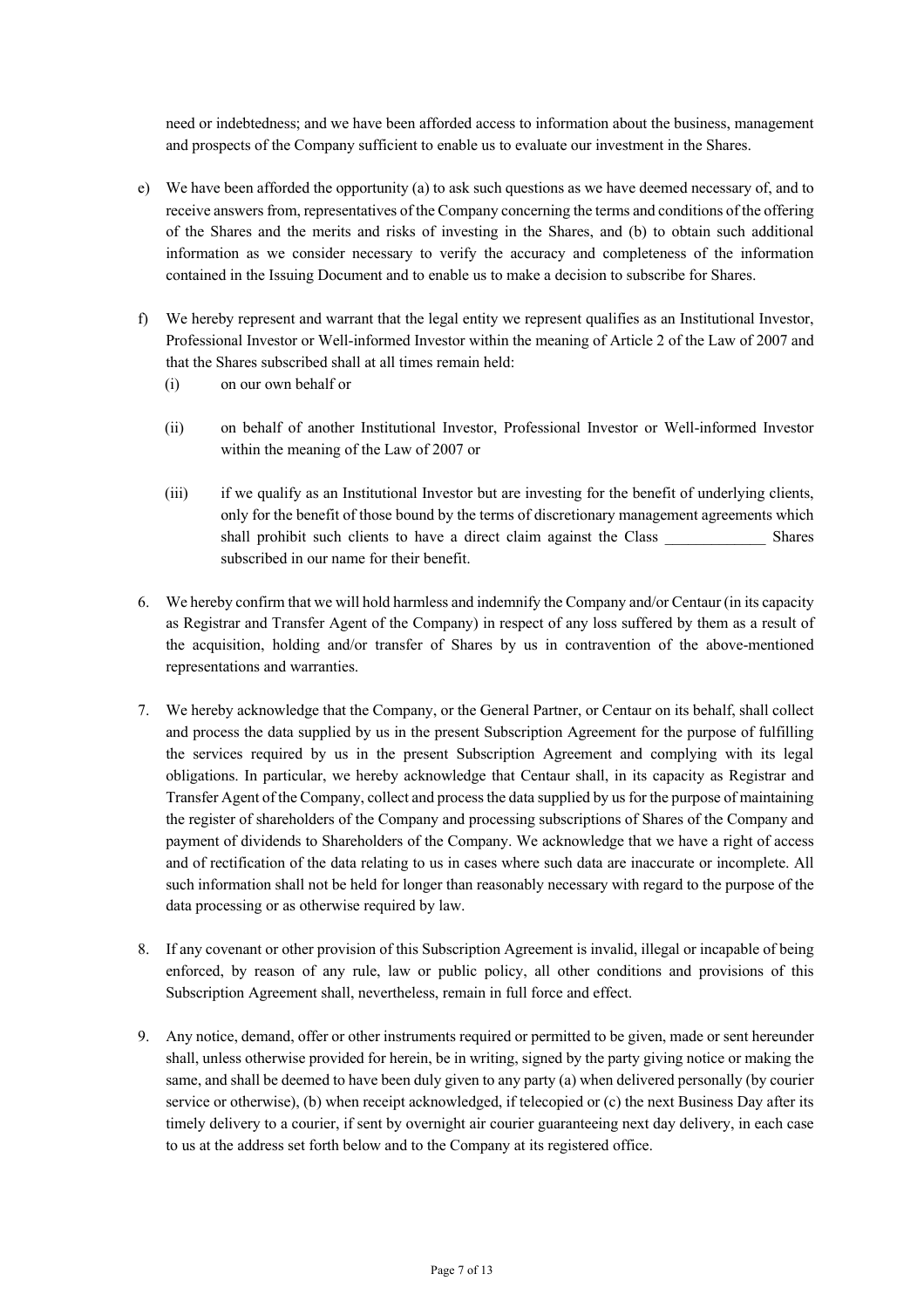- 10. This Subscription Agreement and our investment in the Company shall be subject to the laws of the Grand Duchy of Luxembourg. Nothing in the preceding provision shall however limit the right of the Company to take proceedings against us in any other court of competent jurisdiction.
- 11. After this subscription has been finalized by the subscriber, the Company requests the subscriber to sign the subscription agreement and mail such copy to the address above in first page to the transfer agent: 13 avenue de la Porte Neuve, L-2227 Luxembourg.
- 12. We confirm that the information set out hereafter comprises our complete address as well as our banking references for the purpose of inclusion thereof in the register of Shareholders. We confirm that the Company may treat such information as accurate and up to date until notice to the contrary shall have been received in writing by it from us.

### **6. CONFIDENTIALITY**

The Investor understands, agrees and acknowledges to the use and disclosure of all information relating to the Fund, including all information contained in the Fund Documents, this Subscription Agreement and any other Fund's documentation as well as any reports and accounts (if any) received by the Investor relating to the Fund notably in accordance with the provisions of the Fund Documents.

### **7. DATA PROTECTION**

This section is being provided in accordance with the requirements of data privacy laws, including the EU General Data Protection Regulation 2016/679 ("GDPR"),

The Investor is hereby informed and expressly consents, by signing this document, to the processing of the data voluntarily provided in this document to, as well as of any data which might be provided, for the enforcement of the agreement or regarding a query, application, or the contracting of any service or product, even after the end of the contractual relation, to the Company, any member of the General Partner or its affiliates (the "Group").

The Company as data controller, and the Central Administration Agent, the Investment Manager (AIMFD), the Depositary and/or any of the Company's service providers or other third parties when required by law or regulation (Luxembourg or otherwise) as processors, will have access to those personal data provided.

This personal data shall be held on computer and processed by the Company, the General Partner or their agents or delegates (as set out in the respective service agreements if any).

Such data will be processed for the purposes of carrying out the services of the Company and the General Partner as prescribed by applicable laws such as maintaining the register of Shareholders of the Company and providing financial and other information to Shareholders, and to comply with applicable legal obligations including Investor identification and tax reporting obligations.

Please, **check this box** in case you accept the processing and communication of your personal data (as I heave, the case of the Company, for the delivery of information and advertising on the Company products and services, or the various Group companies products and offers.

Only to the extent that you have accepted, the accepted purposes include the delivery of information and advertising, including via email, on offers, products, recommendations, services, promotional items, and customer loyalty campaigns of the Company and the various Group companies; data extraction and storage, and marketing surveys to adapt our commercial offers to your specific profile, and once the existing contractual relationship ends.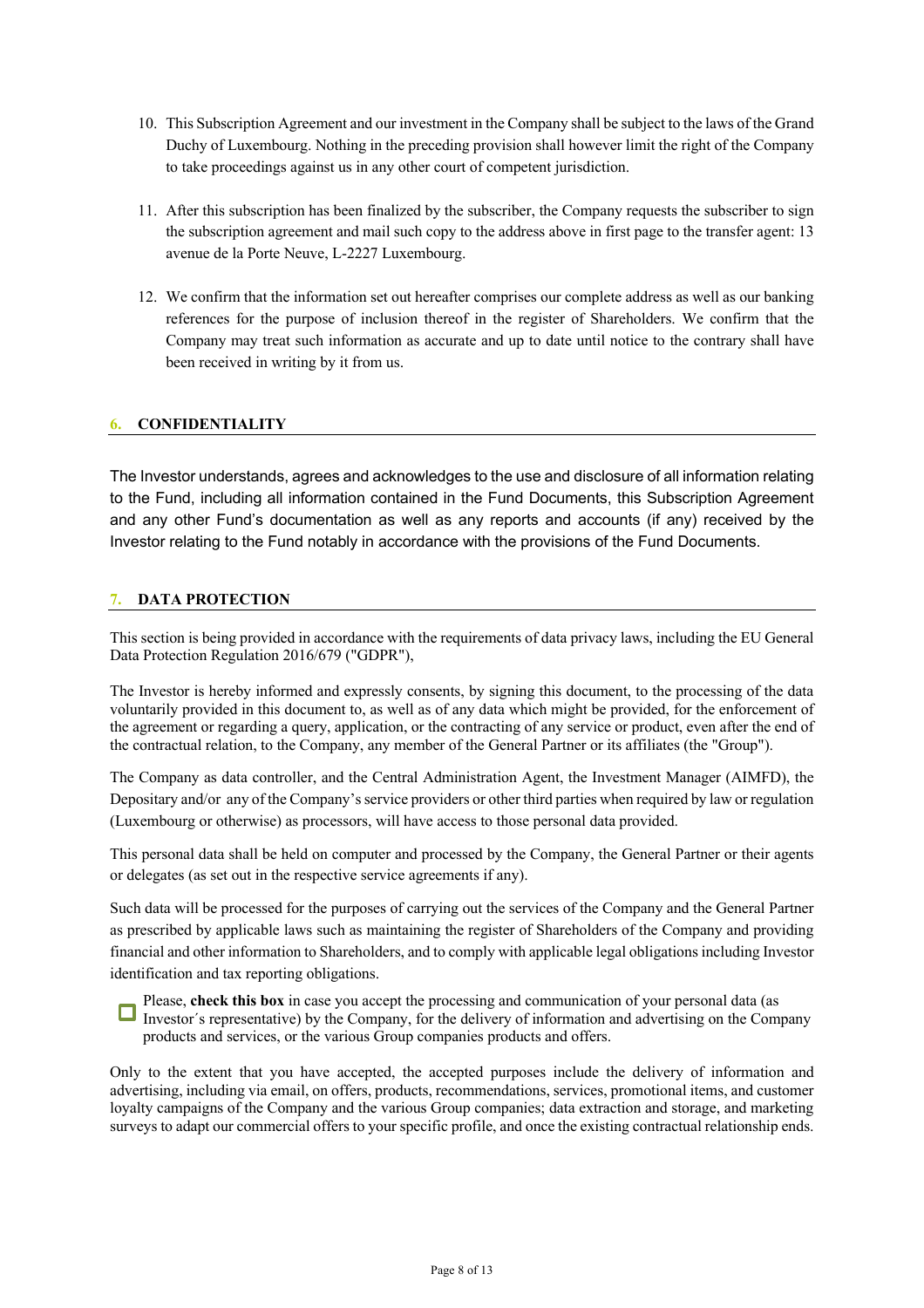In order to adequately enforce the subscription agreement and be able to offer you services according to your needs, on the basis of the information provided, we will create different profiles based on your interests and needs and on the Group business strategy, and as a result automated decisions will be taken on the basis of these profiles.

The Company and the General Partner will take reasonable steps to ensure that all personal data in relation to Shareholders is recorded accurately and maintained in a secure and confidential format. Such personal data will be retained only as long as necessary or in accordance with applicable laws and will only be disclosed to such third parties and agents or delegates as may be permitted under applicable laws or, where appropriate, with the prior consent of the relevant Shareholders. This may include disclosure to third parties such as auditors and the regulators and to agents or delegates of the Company and the General Partner who process the data inter alia for anti-money laundering purposes, tax laws and regulations such as, but not limited to FATCA and common reporting standard ("CRS") on OECD and EU levels or for compliance with other Luxembourg legal or regulatory requirements.

Personal data may also be transferred and/or disclosed to any member of the General Partner or its affiliates. Transfers/disclosures will be made in such parties legitimate interest for the purposes of maintaining global Investor records and providing centralized administrative services and Shareholders' servicing also in countries where the Company is offered/registered/distributed. As part of the communications described in the previous paragraphs, international data transfers may be made to third parties or international organisations, whether there exists a European Commission decision on their adequacy or not. International transfers to countries that cannot guarantee an adequate protection level shall be made on an exceptional basis and will be made whenever they are necessary for the adequate development of the contractual relationship.

The Group has data protection clauses to adequately ensure the protection of your data as part of the communication and international transfer of your data in countries in which they can be applied.

Should the data provided pertain to physical persons other than the Investor, the latter guarantees that he/she has obtained and has their prior consent for the communication of their data and has informed them, prior to their inclusion in this document, of the purposes of the data processing, communications, and other terms established herein.

The Investor guarantees the accuracy and truthfulness of the data provided, undertaking to keep them duly updated and to notify any changes in them.

The personal data provided will be kept for the period established on the basis of these criteria: (i) legal obligation of conservation; (ii) term of the contractual relationship and service of any responsibilities derived from said relationship; and (iii) request of removal by the interested party in the applicable cases.

Under the terms and scope established in the regulations in force, any person is entitled to:

- confirm whether the Group is processing personal data that concern you, and access them and the information related to their processing.
- request the rectification of inaccurate data
- request the removal of data, among other reasons, when they are required for the purposes for which they were collected, in which case the Group will cease to process the data except for the filing of or defence against potential claims.
- request the limitation of the processing of your data, in which case they will only be processed with your consent, with the exception of their storage and use for the filing of and defence against claims or for the protection of the rights of another natural or legal person or for reasons of significant public interest in the European Union or in a certain Member State.
- object to the processing of your data, in which case, the Group shall cease to process your data, except for the defence against potential claims.
- receive, in a structured, widely-used format that can be mechanically read, the personal data that concern you and that you have provided to the Group or request that the Group transfer them directly to another controller when technically possible.
- withdraw the consent granted, if applicable, for the purpose above, without affecting the lawfulness of the processing based on consent prior to withdrawal.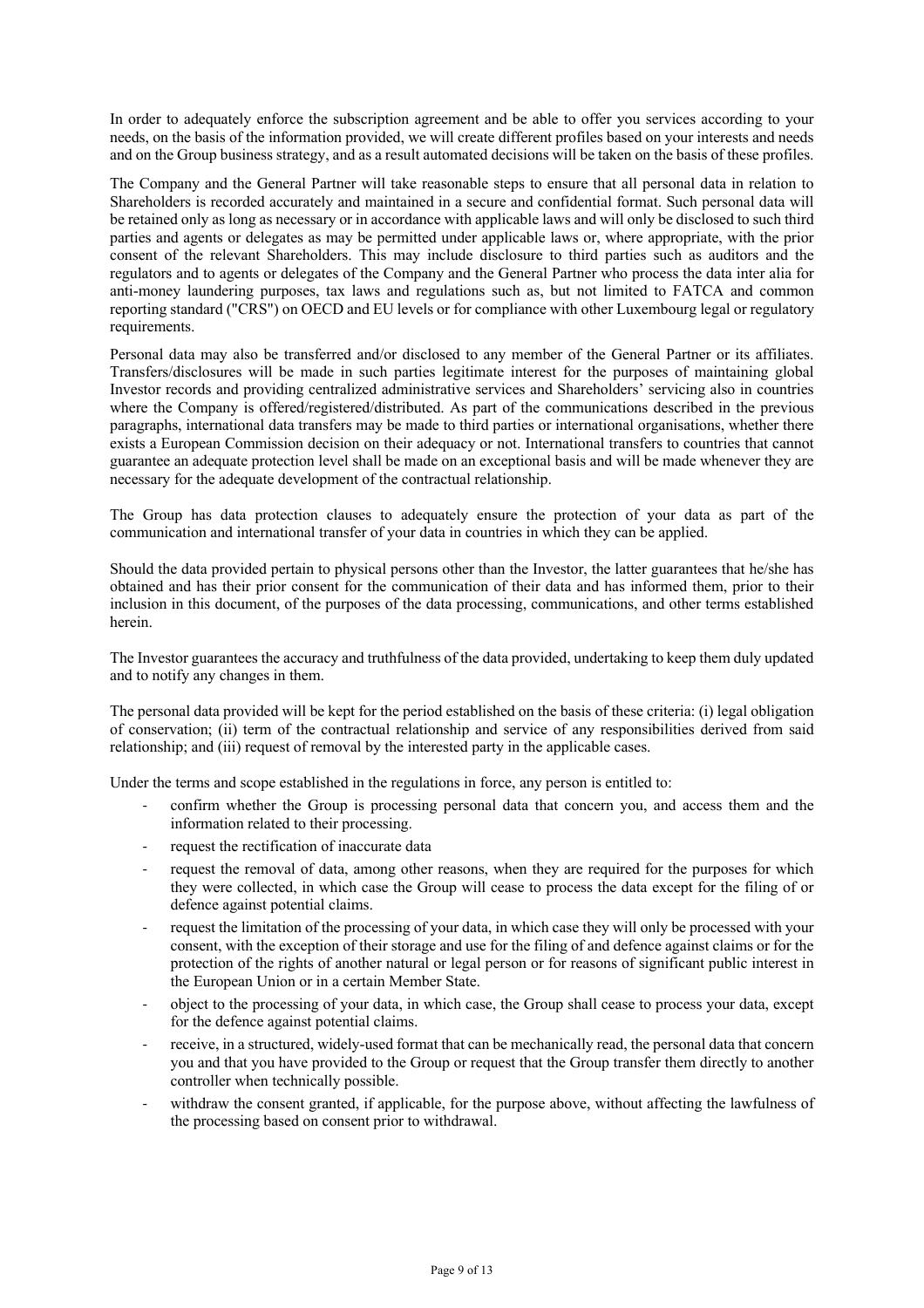The aforementioned rights of access, rectification, removal, limitation, objection, and transferability may be directly exercised by the data owner or its legal or voluntary representative, through a written communication sent to the Company.

The interested party may file a claim with the CNPD (National Commission for Data Protection), particularly when it considers that it has not achieved satisfaction in the exercise of its rights, through the website provided for this purpose by the relevant Control Authority.

The Investor further acknowledges and accepts that the Company, the General Partner or their service providers (if applicable) will report any relevant information in relation to the Investor's investment in the Company to the Luxembourg tax authorities which will exchange this information on an automatic basis with the competent authorities in the United States or other permitted jurisdictions as agreed in the FATCA Law and the CRS Law, on OECD and EU levels or equivalent Luxembourg legislation.

The Client/Investor expressly recognizes that the Company (or its General Partner or entities within the Group) will accept no liability with respect to any unauthorized third party receiving knowledge of or having access to such personal data, except in the case of negligence or misconduct by the Company (or its General Partner or entities within the Group or any of their partners, officer, director, employees or offices).

### **8. GOVERNING LAW**

The validity, construction and performance of this subscription form will be governed by and construed in accordance with the laws of the Grand Duchy of Luxembourg.

The courts of the District of Luxembourg-City have exclusive jurisdiction to settle any dispute arising out of or in connection with this subscription form, including a dispute regarding the existence, validity or termination of this subscription form.

### **9. AML/KYC DOCUMENTS**

**Please complete the** subscription form and send it along with the documents you are required to provide in order to subscribe to Shares. **Centaur** subscriptions may be accepted temporarily on the basis of the receipt of documents sent by fax but subject to the receipt by mail of the original signed application form and identification documents.

The Company reserves the right to reject any application in whole or in part in which event the application monies or any balance thereof will be passed to the applicant at his own risk within fourteen days of the rejection of the application.

Pursuant to the applicable Luxembourg laws and to the circulars of the Luxembourg supervisory authority, obligations have been outlined to prevent the use of undertakings for collective investment such as the Fund for money laundering purposes. As a result of such provisions, the Administrator reserve the right to verify the Investor identity (, the identity of any beneficial owner) and the source or fund and source or wealth. The investor and where applicable, beneficial owners must disclose their PEP status, if applicable, to the Administrator and may be subject to more enhanced Due Diligence requirements. No transactions will be permitted on the account until all necessary anti-money laundering documentation has been supplied.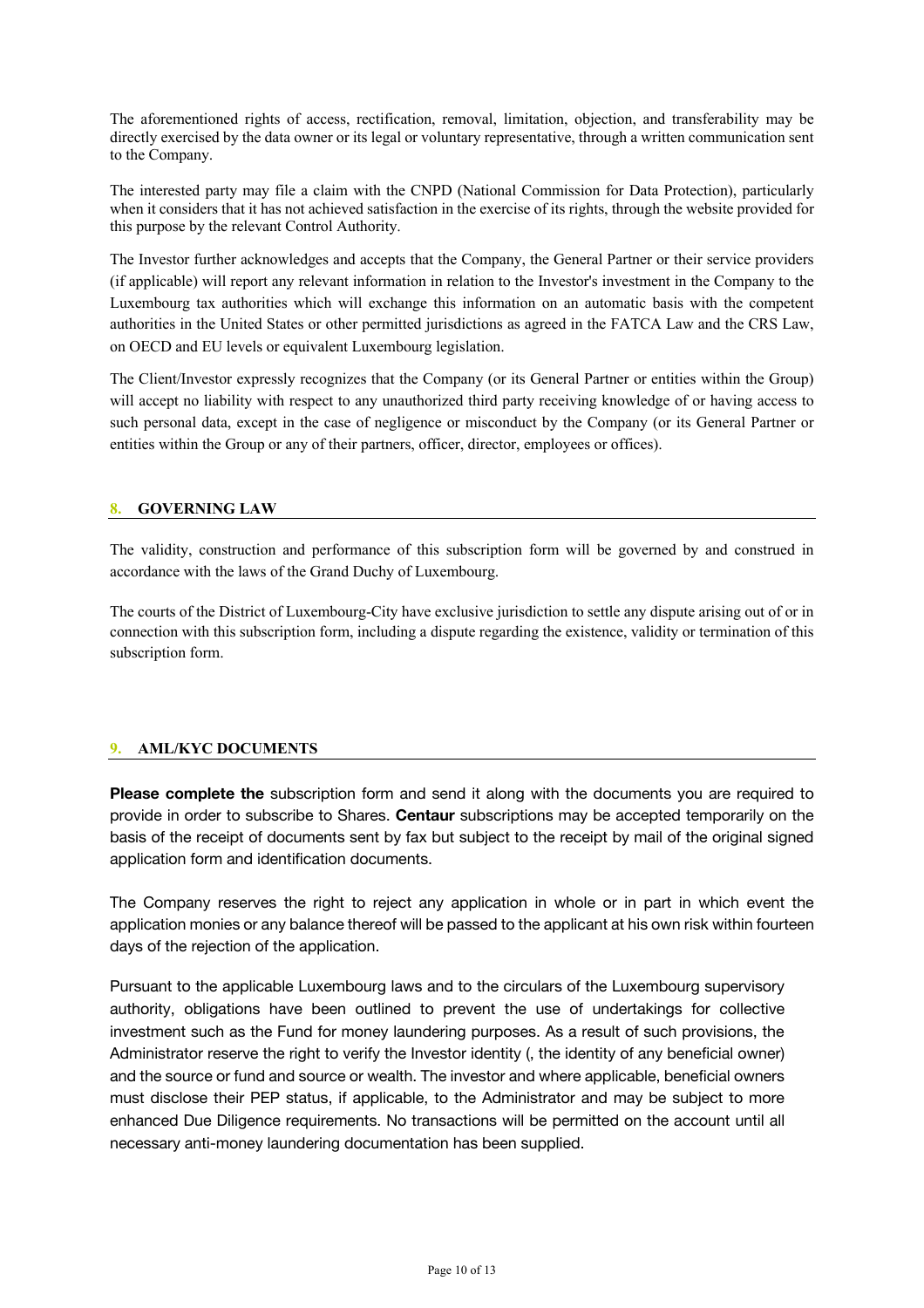Persons listed on OFAC, United Nations, European Union and HM Treasury Sanctions Lists are prohibited

The fund and its service providers may have an obligation to report suspicious activity to applicable reporting authorities.

Redemption monies will be remitted only to an account in the name of the registered Investor. Payments will not be made to or accepted from third party accounts.

#### **10. SIGNATURES**

If the person(s) sign on behalf of an entity, the signatory/ies declare(s) to be duly authorized to represent such entity.

#### **By signing hereunder, I expressly agree with all provisions mentioned in this subscription agreement:**

| Name / Denomination | Title | Date<br>(dd/mm/yy) | Signature |
|---------------------|-------|--------------------|-----------|
|                     |       |                    |           |
|                     |       |                    |           |
|                     |       |                    |           |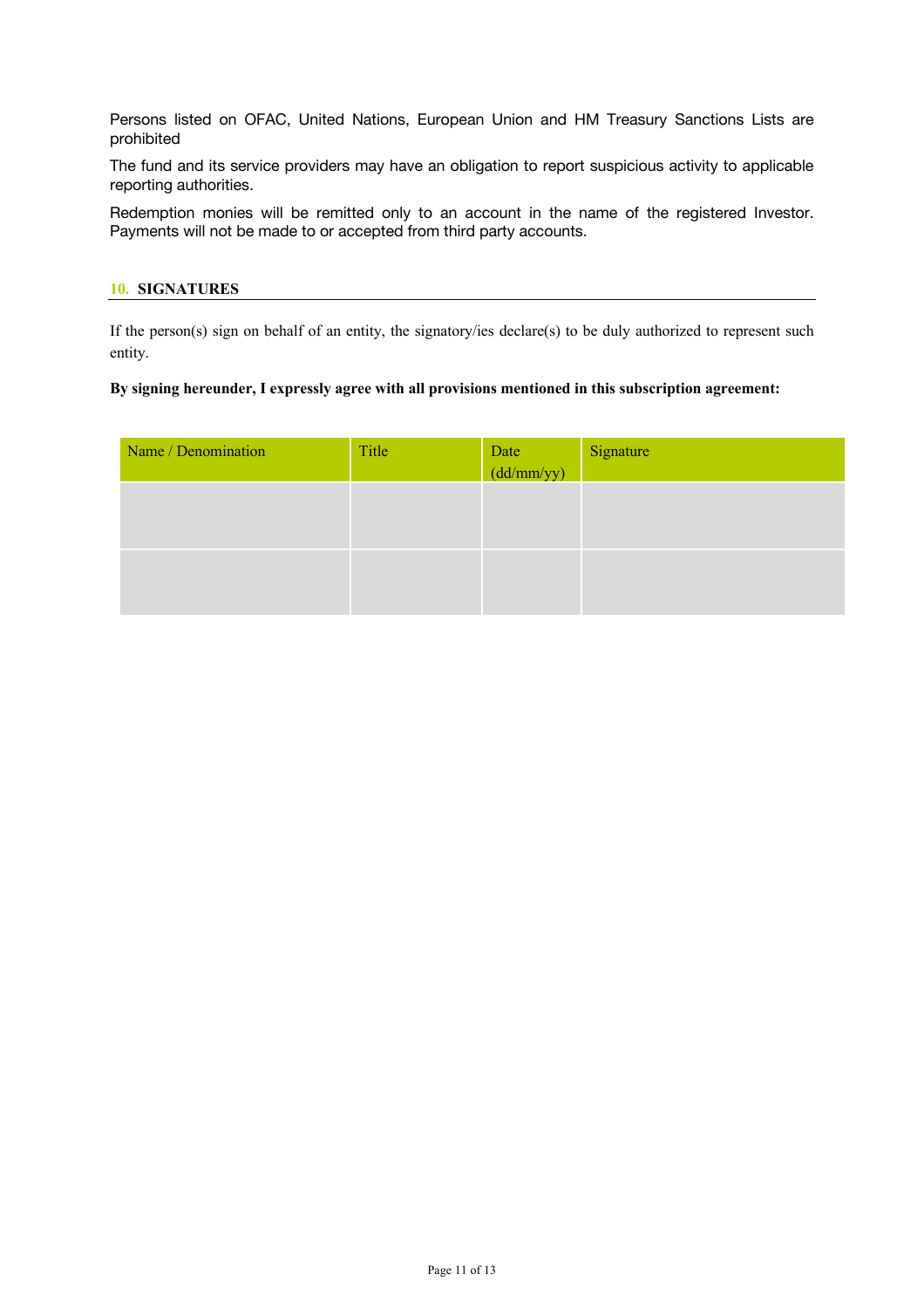## **ANNEX I-CERTIFICATE OF WELL-INFORMED INVESTORS**

### **Please choose the correct section and confirm your status accordingly;**

#### **I. Institutional Investor status**

organization

 $\Box$ I/we hereby confirm that we are qualifying as institutional/professional investor as we are organized as

| a credit institution<br>authorized or<br>regulated<br>another<br>financial<br>institution                                                                                                                                                | an investment firm<br>an insurance company                                                                                                     |
|------------------------------------------------------------------------------------------------------------------------------------------------------------------------------------------------------------------------------------------|------------------------------------------------------------------------------------------------------------------------------------------------|
| a collective investment scheme<br>or a management company of such a scheme<br>a commodity or commodity derivatives dealer<br>another institutional investor;                                                                             | a pension fund or a management company<br>of such a fund<br>a Local <sup>2</sup><br>another institutional investor whose                       |
| a national or regional government, a public<br>body that manages public debt, a Central Bank,<br>an international or supranational institution<br>such as the World Bank, the IMF, the ECB, the<br>EIB, or another similar international | main activity is to invest in financial instruments<br>an entity dedicated to the securitization of assets or<br>other financing transactions. |

The list above should be understood as including all authorised entities carrying out the characteristic activities of the entities mentioned above, i.e. entities authorised by a EU‐Member State under a directive, entities authorised or regulated by a EU‐Member State without reference to a directive, and entities authorised or regulated by a non‐EU‐Member State.

Institutional Investors subscribing in our entity name in our own behalf  $\Box$  Institutional investor subscribing in our entity name on behalf of third party(ies)

> We hereby certify that the underlying client(s) / ultimate economic beneficiary(ies) is (are) well informed investor(s) in the sense of the Law of 2007 (as defined hereinbelow) and as further defined in the Issuing Document. We certify his (their) expertise, experience and knowledge in adequately appraising an investment in the Company, as such the underlying client(s) / ultimate economic beneficiary(ies) is (are) consequently aware of the highly risky character of the investment in this Company.

#### **II. Professional Investor status according to Directive 2014/65/EU:**

 $\Box$ I/we hereby confirm that we understand, that we are not-qualifying as professional investor according to the above criteria, but we would like to be treated as professional investor in order to invest into the Sub-Fund as we are

П a "Large Undertaking" meaning an undertaking meeting (at least) two of the following size requirements on a company basis:

- balance sheet total of EUR 20,000,000
- net turnover of EUR 40,000,000; or □
- ñ own funds of EUR 2,000,0000.

satisfying (at least) two of the following criteria (please check as appropriate):

- have carried out transactions, of significant size, on the relevant market at an average frequency of ten per quarter over the previous four quarters;
- $\Box$ the size of my/our financial instrument portfolio, defined as including cash deposits and financial instruments exceeds EUR 500,000; or
- П I/we, or a person authorized to carry out transactions on my/our behalf, works or has worked in the financial sector for at least one year in a professional position, which requires knowledge of the transactions or services envisaged.

As the term Local is not defined in MIFID II, we recommend to stick to the definition in Directive 2013/36/EU of the European Parliament and of the Council of 26 June 2013 on access to the activity of credit institutions and the prudential supervision of credit institutions and investment firms. Local firm means local firm as defined in point (4) of Article 4(1) of Regulation (EU) No 575/2013 of the European Parliament and of the Council of 26 June 2013 on prudential requirements for credit institutions and investment firms and amending Regulation (EU) No 648/2012: *a firm dealing for its own account on markets in financial futures or options or other derivatives and on cash markets for the sole purpose of hedging positions on derivatives markets, or dealing for the accounts of other members of those markets and being guaranteed by clearing members of the same markets, where responsibility for ensuring the performance of contracts entered into by such a firm is assumed by clearing members of the same markets*.